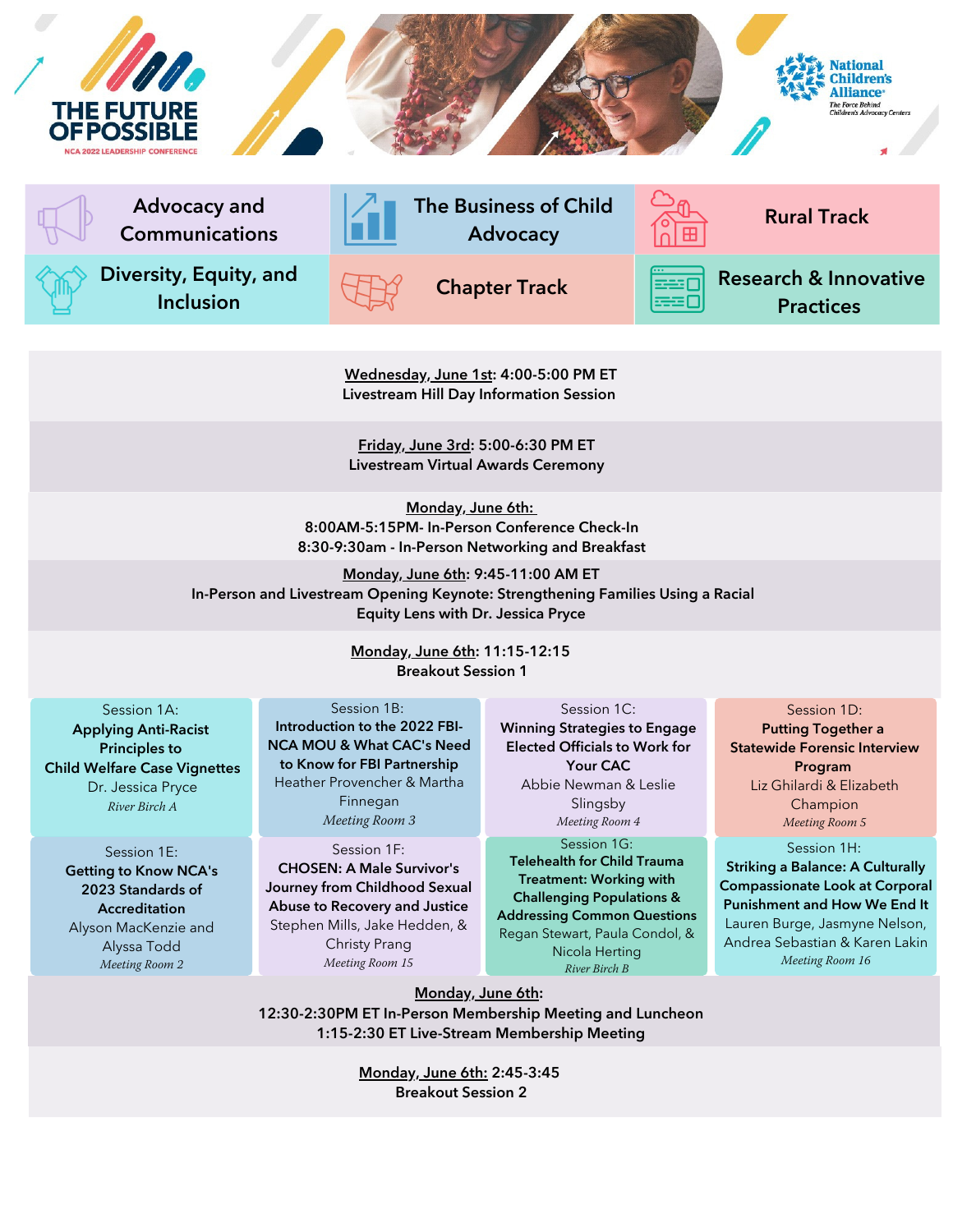#### Session 2A:

Tele-Forensic Interviewing-Emerging Research, Policy & Practice Crimson Barocca Meeting Room 2

Session 2E: From NCA Standards to Practice: Lessons Learned from Stories in the Field Lynn M. Castrianno, Ryan E. Spohn, & Teresa C. Kulig

River Birch B

### Session 2B:

Child Sexual Abuse Prevention For Adults: Practical Tips, Tools & Strategies for Moving Upstream Sally Blackwood & Danise Elijah Meeting Room 15

Session 2F: Philadelphia Juvenile Anti-Trafficking Coalition: Centering Youth Survivor Voice Alea Cummings & Kelly Sagastume Meeting Room 4

Session 2C: Shining the Light on your Chapter- Creating a Public Awareness Campaign Lori Avery & Shawna Pagano Meeting Room 3

Session 2G: The Role of Trauma-Informed Leadership for Promoting Multidisciplinary Team Wellness and **Success** Jennifer Redding & Amie C. Myrick Meeting Room 5

# Session 2D: Rural CAC and Chapter **Partnerships** Emily Chittenden-Laird, Heidi

Reese-Anderson, Brenda George, and Justin Wood Meeting Room 16

Session 2H: Addressing Anti-Blackness, Anti-Racism and Accountability in Child Abuse Prevention and Intervention Kheoshi Owens River Birch A

### Monday, June 6th: 4:00-5:00-PM Breakout Session 3

Session 3A: Addressing the Stigma Surrounding Male Victims Jake Hedden & Christy Prang Meeting Room 2

Session 3E: Hill Day Information Session Denise Edwards Meeting Room 15

Session 3B: Assessing and Responding to the Needs of Your Membership Kenneth Matthews & Cara A. Vock Meeting Room 3 Session 3F:

Supporting Staff Wellness in Children's Advocacy Centers Lindsey Roberts, Kelly Hamman, & Elissa Dougherty River Birch A

Session 3C: Managing your MDT Meetings with NCATrak Rhonda Wurgler Meeting Room 16

Session 3G:

Serving Rural Communities with Child Advocacy Mobile **Offices** Christine Kennedy & Amy **Quonce** Meeting Room 5

Session 3D: Operationalizing Equity: Creating an Inclusive Culture & Interrupting Bias Rachael Forester Meeting Room 4

Session 3H:

Conversations About Sexual Health as a New Ally in Trauma Treatment & Response Nicola Herting, Anna Schimmelpfenning, & Al Killen-Harvey River Birch B

# Monday, June 6th: 5:00-6:30pm In-Person Conference Reception

Tuesday, June 7th: 8:30-9:45am In-Person Networking and Breakfast

Tuesday, June 7th: 10:00-11:00 AM ET In-Person and Livestream Plenary Session: The Limits of ACEs with Dr. Jonathan Purtle, Dr. Ernestine Briggs- King, and Teresa Huizar

> Tuesday, June 7th: 11:15am-12:15pm Breakout Session 4

### Session 4A:

Trauma- Informed Practice & Assessment Within Children's Advocacy Centers Michele Mullen & Salli Kerr Meeting Room 2

Session 4E: Closing The Gap in Mental Health Services in Rural Areas: A Pilot Project Review Lisa Conradi Meeting Room 4

### Session 4B:

Using Data and Research to Inform Practice Michelle Miller, Elizabeth Ralston & Kaitlin Lounsbury Meeting Room 15

Session 4F: Connecting Children to Mental Health Services: Lessons from Research & Practice Elizabeth McGuier & Mary Tatum River Birch B

### Session 4C:

Defining the Chapter's Role in Advancing Equity: A Panel **Discussion** Corey Brodsky & Patty Terzian Meeting Room 3

Session 4G: Strengthening CAC-Military Partnerships: Lessons from San Diego Anna Ginther & Michelle Shores Meeting Room 5

#### Session 4D:

Assessing Problematic Sexual Behavior Using a Comprehensive, Trauma-Informed Approach Geoff Sidoli River Birch A Session 4H: The American Indian & Alaska

Native Grants Panel Deanna Chancellor, Erin Hourihan, Leigh Bolin, Alyssa Mrozek, & Opal Boyer Meting Room 16